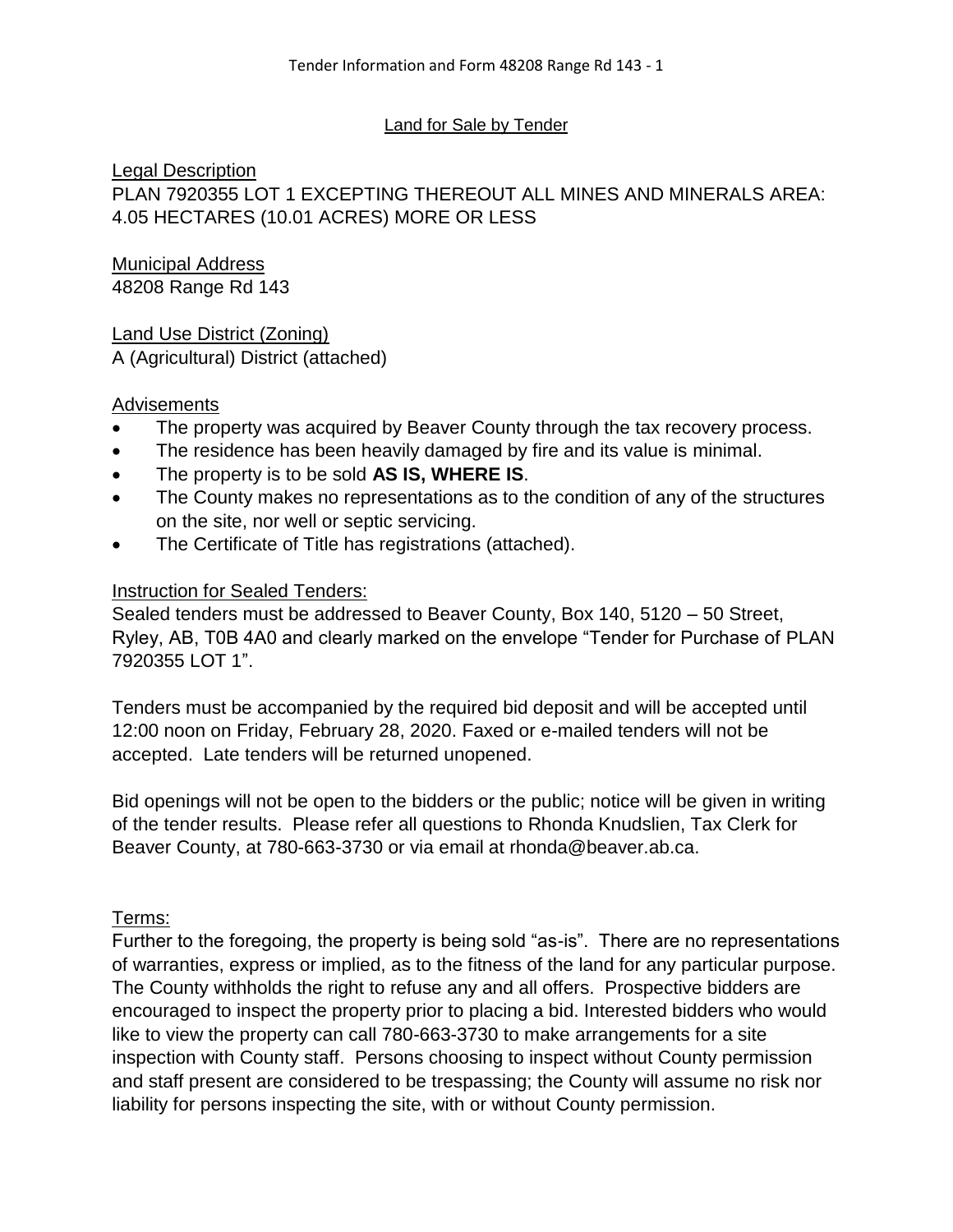*Written inquiries will be accepted until the end of business day February 21, 2020. Responses to all written inquiries will be provided to all interested bidders known to the County at that time.*

The successful bidder must enter into a Purchase of Land Agreement within 30 days of notification of award of tender. The successful bidder will be responsible for any legal costs resulting from the bid or sales agreement, including review of any agreements and/or registration.

#### Minimum Bid

The County is required by the Municipal Government Act to recover the market value of the property, which has been established as \$73,560.00.

#### Bid Deposit:

Your submission must be accompanied by a \$1,000.00 bid deposit *(cash, certified cheque or money order)*. Once a bid is accepted and sales agreement finalized between the County and the bidder, the deposit comes non-refundable per the terms of the agreement.

Deposits submitted for any bids which are not accepted by the County nor resulting in a finalized sales agreement, will be refunded.

## **The tender is not considered accepted unless and until acceptance by Beaver County Council.**

#### **Commission**

The County is willing to negotiate commission with any real estate agent who brings an acceptable offer from a qualified buyer, which directly results in a sale.

#### Possession:

The successful bidder will be granted possession of the property after payment in full has been received, and the Certificate of Title has been transferred to the bidder at the Alberta Land Title's Office.

#### Taxes:

All adjustments for property taxes shall be made on the Closing Date of Sales Agreement.

#### Conditions:

There will be no exceptions as to the conditions of this tender.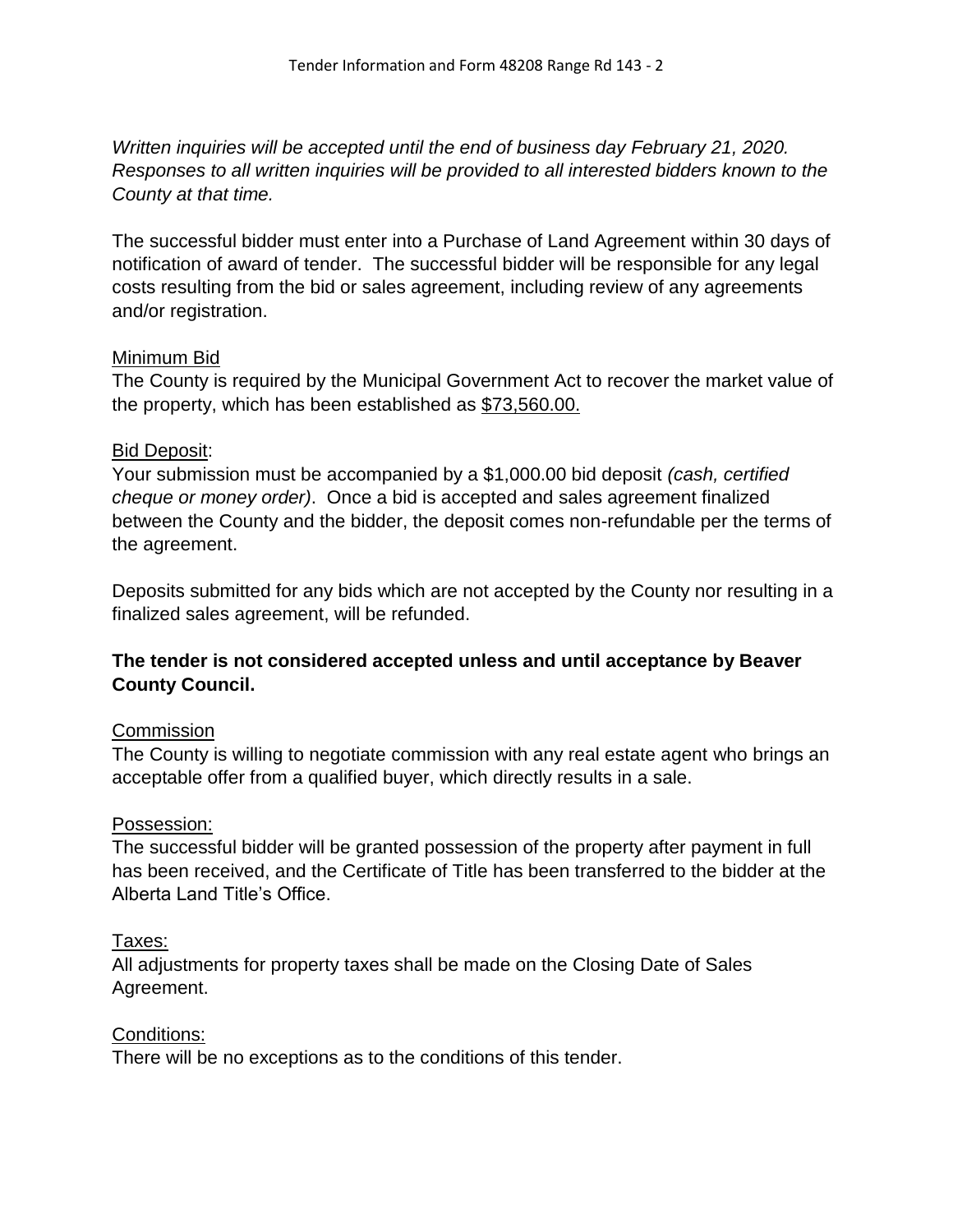## **Offer to Purchase Land Tender:**

This offer to purchase the PLAN 7920355 LOT 1 is subject to the terms and conditions outlined within.

| Bid Deposit: \$1,000.00<br>Bid Amount: __________________________     |  |  |  |
|-----------------------------------------------------------------------|--|--|--|
|                                                                       |  |  |  |
|                                                                       |  |  |  |
| Tel: _______________________________Cell: ___________________________ |  |  |  |
|                                                                       |  |  |  |
|                                                                       |  |  |  |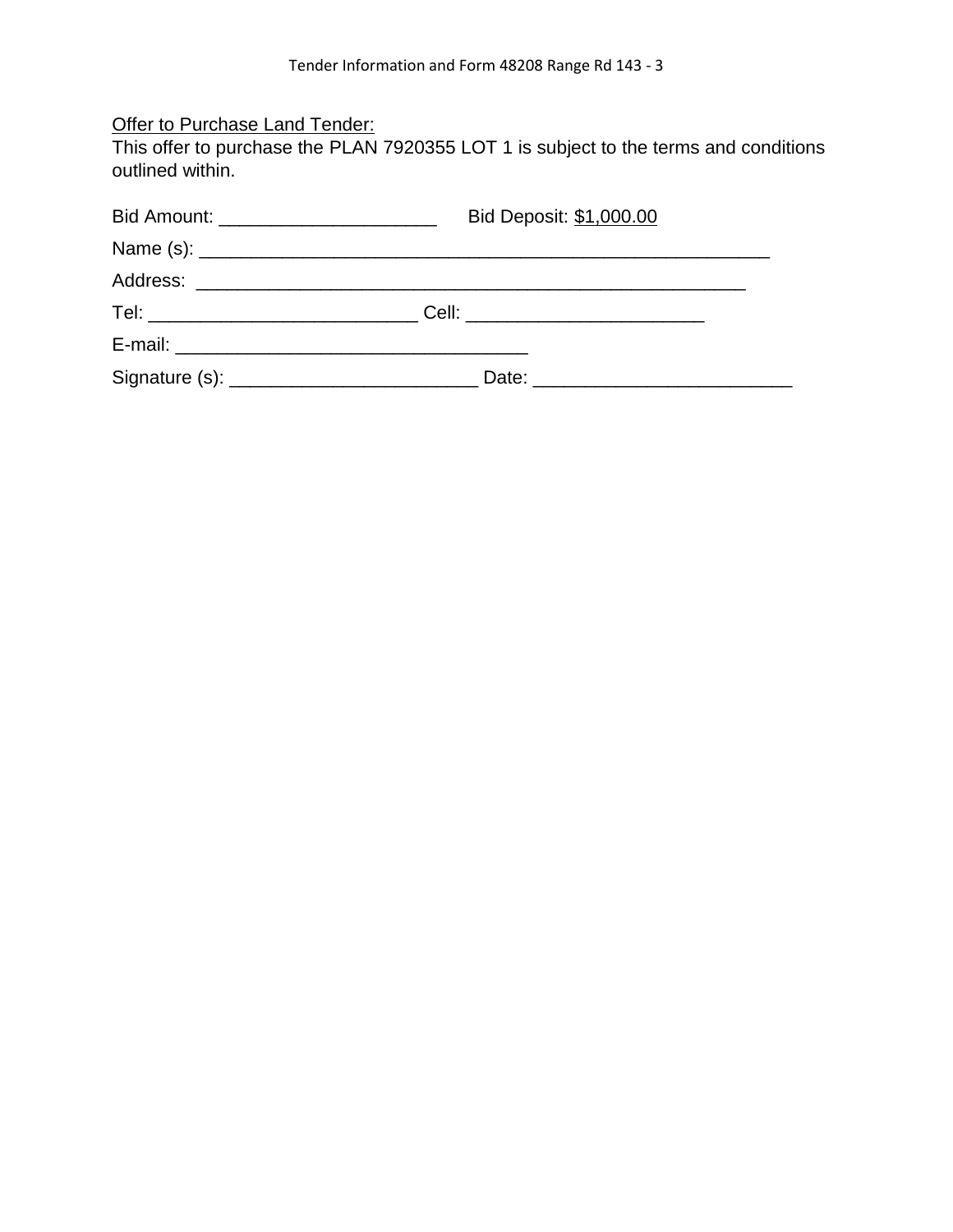

Beaver County makes no representation or warranties regarding the information contained in this document, including without limitation, whether said information  $\mathbb{C}$  BEAVER COUNTY is accurate or complete. Persons using this document do so solely at their own risk, and Beaver County shall have no liability to such person for any loss or damage whatsoever. This document shall not be copied or distributed to any person without the express written consent of Beaver County. Copyright Beaver County. All Rights Reserved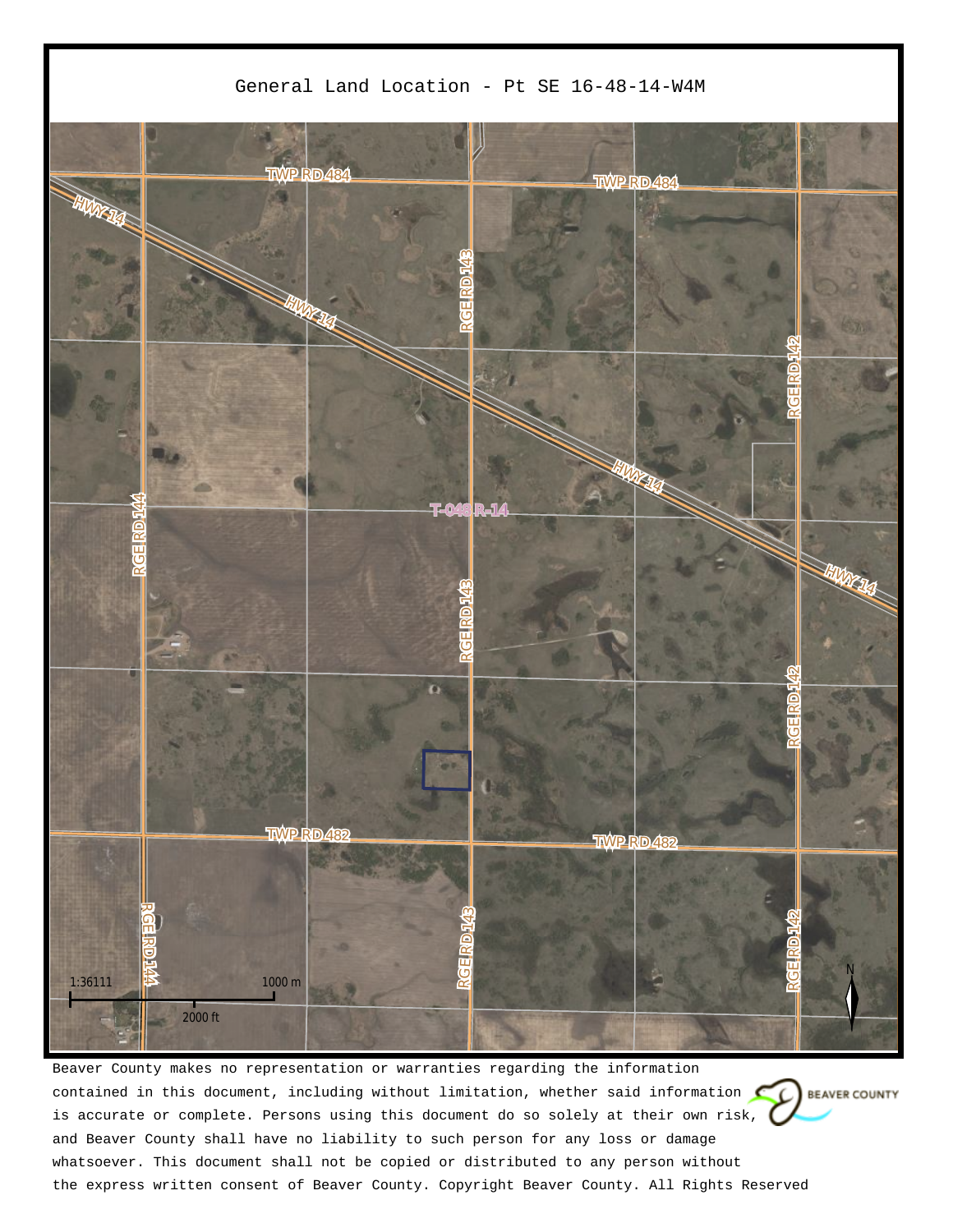

Beaver County makes no representation or warranties regarding the information contained in this document, including without limitation, whether said information  $\mathbb{C}$  BEAVER COUNTY is accurate or complete. Persons using this document do so solely at their own risk, and Beaver County shall have no liability to such person for any loss or damage whatsoever. This document shall not be copied or distributed to any person without the express written consent of Beaver County. Copyright Beaver County. All Rights Reserved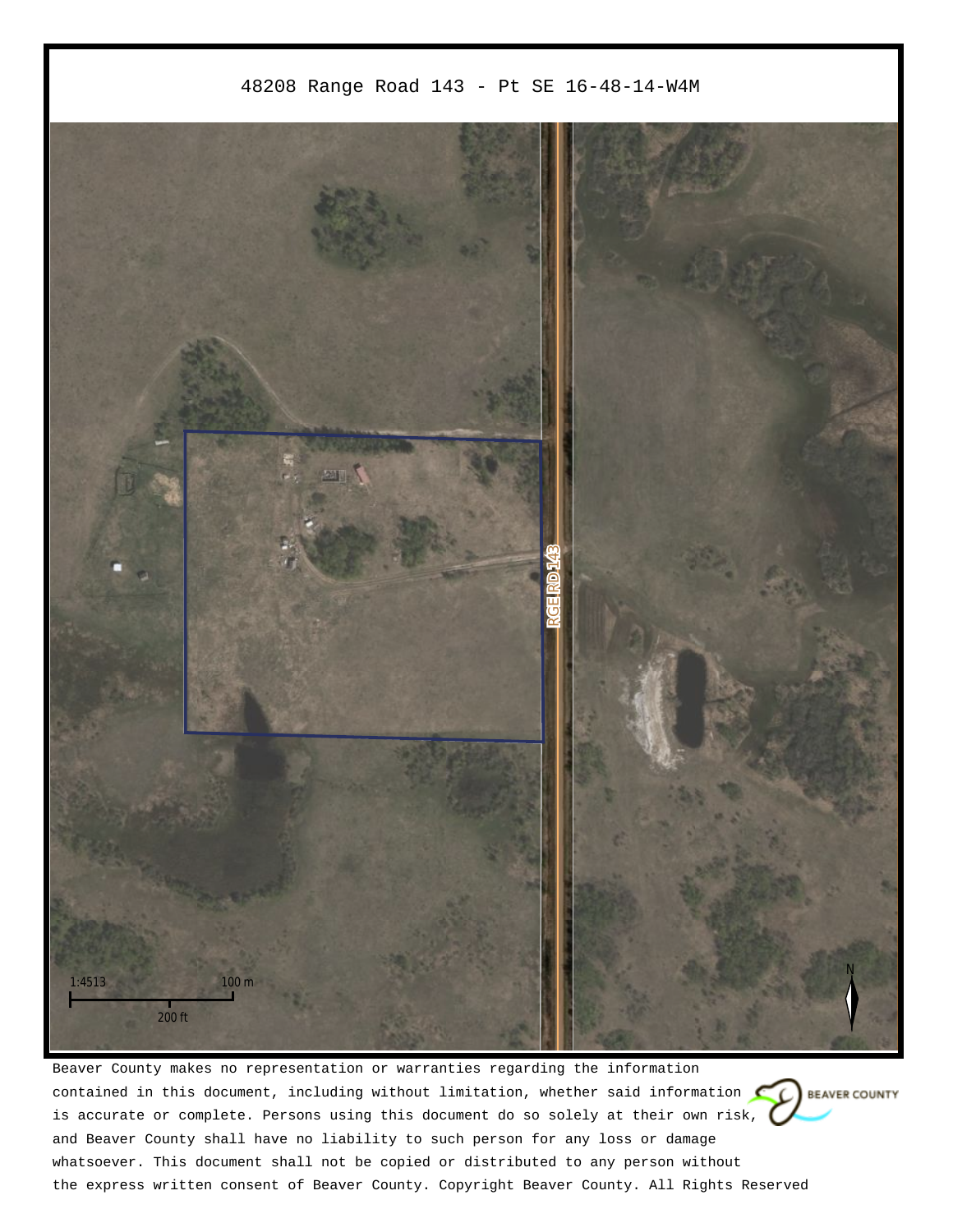**Inspections** 

*Beaver County Summary Report* Year of General Assessment: 2018 **Roll: 148163019 Legal: 792 0355 01 SE-16-48-14-4** Address: 48208 Rge Rd 143 Market Loc: 12 Hwy-Viking-Holden-Ryley Owner: BEAVER COUNTY The State of the Seconomic Zone: Economic Zone 8 Assbl. Land Area: 10.00 Acres Zoning: Agricultural District Description: Actual Use: Primary: R00000 Asbl.Party: M Municipal BOX 140 RYLEY AB T0B 4A0 CANADA LandID Base Code Site Area Services Location Adj. Asmt Code Value *Market Value Land* Code 118002707 1 Residential 10.00 Acres 25% 100% 559 100% 73,560 Categories Details Factors Inf % Inf \$ Serv.Cost Serv.Cost \$ 16 Site Desirability Factors 13 Yard Site - Fair 4 0 14 Services 1 Incomplete 25 Factor 0.0% 0 0.0% 0 Tax Status Code Description Land Improvement Other Assessment *Assessment Totals* E 559 Municipal Owned Land/Buildings 73,560 0 0 73,560 Grand Totals: **73,560 0 0 73,560** Interior Inspection 10/17/2017 AUDET, Albert 2017 annual, natural gas service onto the property, not far from the old concrete foundation. No power on site. All debris has been placed in basement foundation. County forces will burn in winter. Older storage sheds lefts as it was determined by Public Works to leave them. Site is treed on north side, tall grass, requires mowing and clean up. Remediation cost would be in the range of \$10,000. Property 06/28/2016 GOLINOWSKI, Orest 2016 Annual Assessment Update, asssessment code change from 151 to 559, municipality owned exempt. Ext/Callback Card 09/29/2015 AUDET, Albert 2015 annual inspection. No power poles visible on site. Removed 25% from services.

| <b>Sales</b>       |          |          |                      |          |       |                  |
|--------------------|----------|----------|----------------------|----------|-------|------------------|
| Date               | Asmt     | Price    | Adj. Price Sale Code | lype     | Ratio | Cof <sub>1</sub> |
| 02/11/2016         | \$66.060 | \$0      | \$0 6 Tax Recov.     | Vacant   |       | 162046916        |
| 07/16/2003         | \$96,060 | \$34,000 | \$34,000 1 Good Sale | Improved | 283%  | 032258109        |
| <b>Attachments</b> |          |          |                      |          |       |                  |

148163019 Tax Sale Title.pdf Tax Sale/Title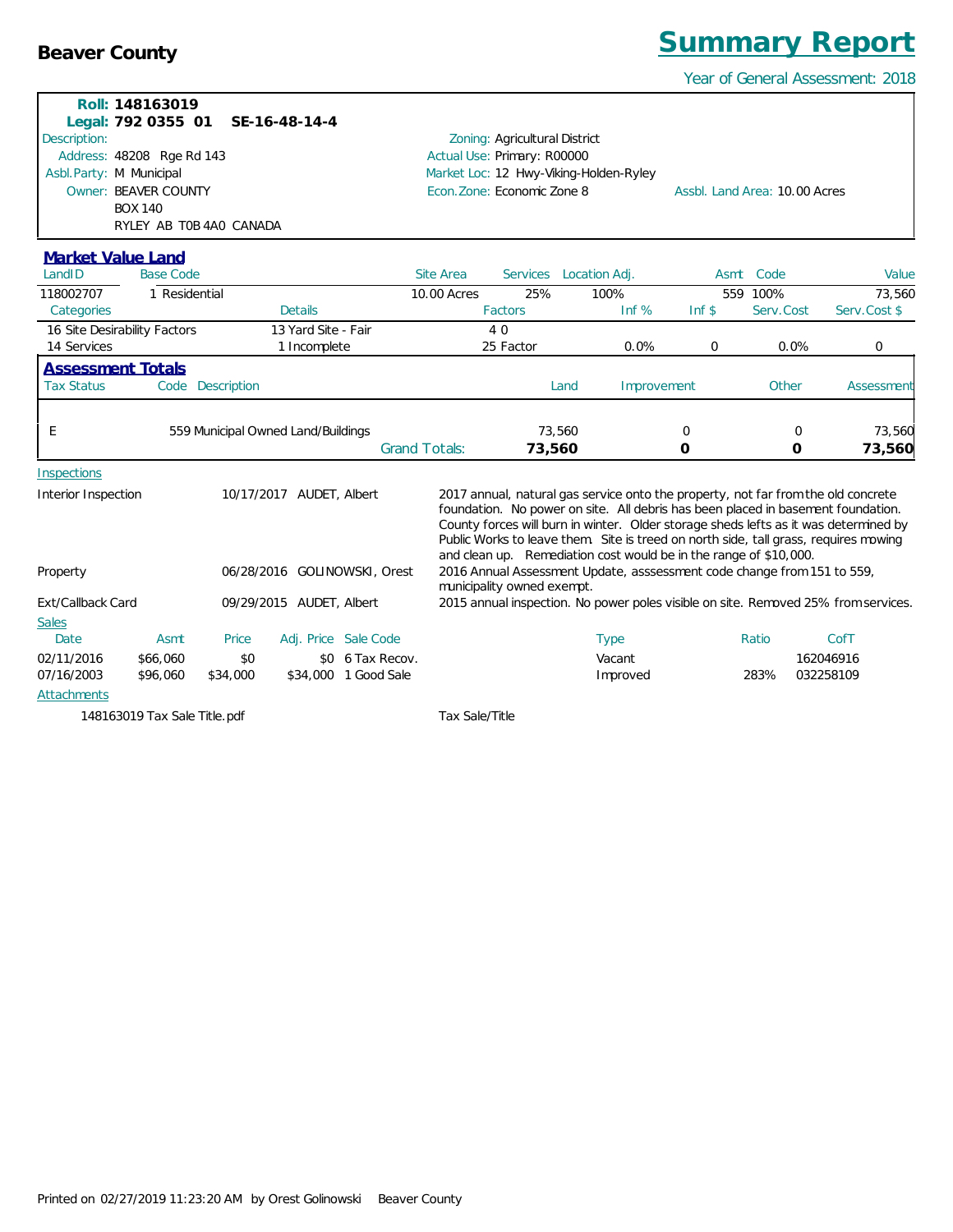

**LAND TITLE CERTIFICATE**

| s                                                                                                                                         |  |                                                                                                      |  |                     |  |  |  |
|-------------------------------------------------------------------------------------------------------------------------------------------|--|------------------------------------------------------------------------------------------------------|--|---------------------|--|--|--|
| LINC SHORT LEGAL                                                                                                                          |  |                                                                                                      |  | <b>TITLE NUMBER</b> |  |  |  |
| 0012 848 214 7920355;;1                                                                                                                   |  |                                                                                                      |  | 162 046 916         |  |  |  |
| LEGAL DESCRIPTION<br>PLAN 7920355<br>LOT 1<br>EXCEPTING THEREOUT ALL MINES AND MINERALS<br>AREA: 4.05 HECTARES (10.01 ACRES) MORE OR LESS |  |                                                                                                      |  |                     |  |  |  |
| ESTATE: FEE SIMPLE<br>ATS REFERENCE: $4;14;48;16;SE$                                                                                      |  |                                                                                                      |  |                     |  |  |  |
| MUNICIPALITY: BEAVER COUNTY                                                                                                               |  |                                                                                                      |  |                     |  |  |  |
| REFERENCE NUMBER: 032 258 109                                                                                                             |  |                                                                                                      |  |                     |  |  |  |
|                                                                                                                                           |  |                                                                                                      |  |                     |  |  |  |
|                                                                                                                                           |  | <b>REGISTERED OWNER (S)</b><br>REGISTRATION DATE (DMY) DOCUMENT TYPE VALUE CONSIDERATION             |  |                     |  |  |  |
|                                                                                                                                           |  |                                                                                                      |  |                     |  |  |  |
|                                                                                                                                           |  | 162 046 916  11/02/2016  NOTIFICATION OF \$60,000  TAX FORFEITURE<br>MUNICIPAL<br><b>ACQUISITION</b> |  |                     |  |  |  |
| <b>OWNERS</b>                                                                                                                             |  |                                                                                                      |  |                     |  |  |  |
| BEAVER COUNTY.<br>OF BOX 140<br><b>RYLEY</b><br>ALBERTA TOB 4A0                                                                           |  |                                                                                                      |  |                     |  |  |  |
| ENCUMBRANCES, LIENS & INTERESTS                                                                                                           |  |                                                                                                      |  |                     |  |  |  |
| <b>REGISTRATION</b>                                                                                                                       |  | NUMBER DATE (D/M/Y) PARTICULARS                                                                      |  |                     |  |  |  |
| 862 087 509 29/04/1986 UTILITY RIGHT OF WAY<br>GRANTEE - IRON CREEK GAS CO-OP LTD.                                                        |  |                                                                                                      |  |                     |  |  |  |
| TOTAL INSTRUMENTS: 001                                                                                                                    |  |                                                                                                      |  |                     |  |  |  |